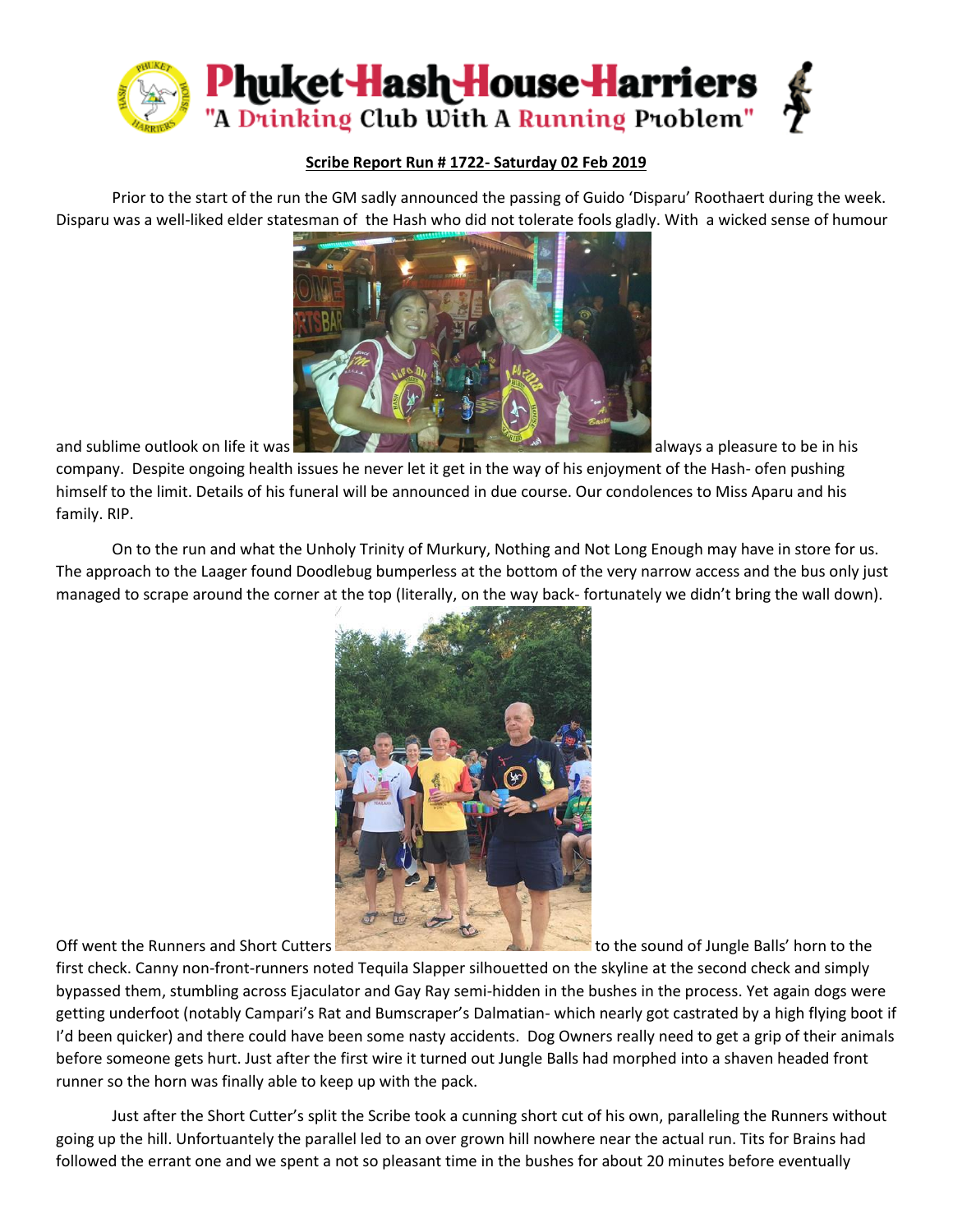regaining the paper. On returning to the Laager it transpired that those who actually had the nouse to stay on paper totally enjoyed the run and the effort the Hares had put in chopping through large areas to make a path through.

Tick tock went the clock and when the GM finally started the circle his grip of the pack was (un)noticeable. With so many people these days its like herding cats trying to get things started- a little bit of respect in future please. The



finally be awarded his Junior Jedi 25 Hare shirt. Well deservd after all the half years he has lived here and the effort he has put in.

Returners followed, including Car Fart and Long Cut who used to be classed as rich bastards when they first started hashing in Phuket as they had one of the few cars on the hash. There was another long term Hash Returner present but he was too busy flogging his book to register. On to the 10 Virgins and, despite it being a simple process, two Americans and one Canadian supposedly running it managed to balls up the whole process.

Numbered 25 run shirts to Blue Shit and Anal Vice, followed by Secret Agent Dick Gobbler iced for verbal diarrhea and dissing former GM Tootise over his 'gay' haircut. It turned out Tootise was in as a proxie for his mother as she had gone shopping instead of hashing. In actual fact she hadn't and was presented with her 200 run shirt. On being



Alice Tootisie proudly announced it was him. For those not in the know Tootsie is WIFWTFIA's son. With the longest name ever printed on a shirt she now has something nice to wear when she really goes shopping.

On to Run Offences, the majority of which entailed getting off paper and trying to short cut through the shoulder high grass. The worst offenders were Mannequin Pis who was encouraging others to run as he fell flat on his face , and Wilma, who nearly garotted himself at one point. Mannequin Pis and Bollywood were also punished for rabbiting on their phones on the way round the course. Thai Connection were in next as the Hash had lost Lucky Lek. Amidst fits of giggles, mainly from Cobbler, no one actually knew what had happed to the Unlucky one. Hopefully he has turned up safe and sound.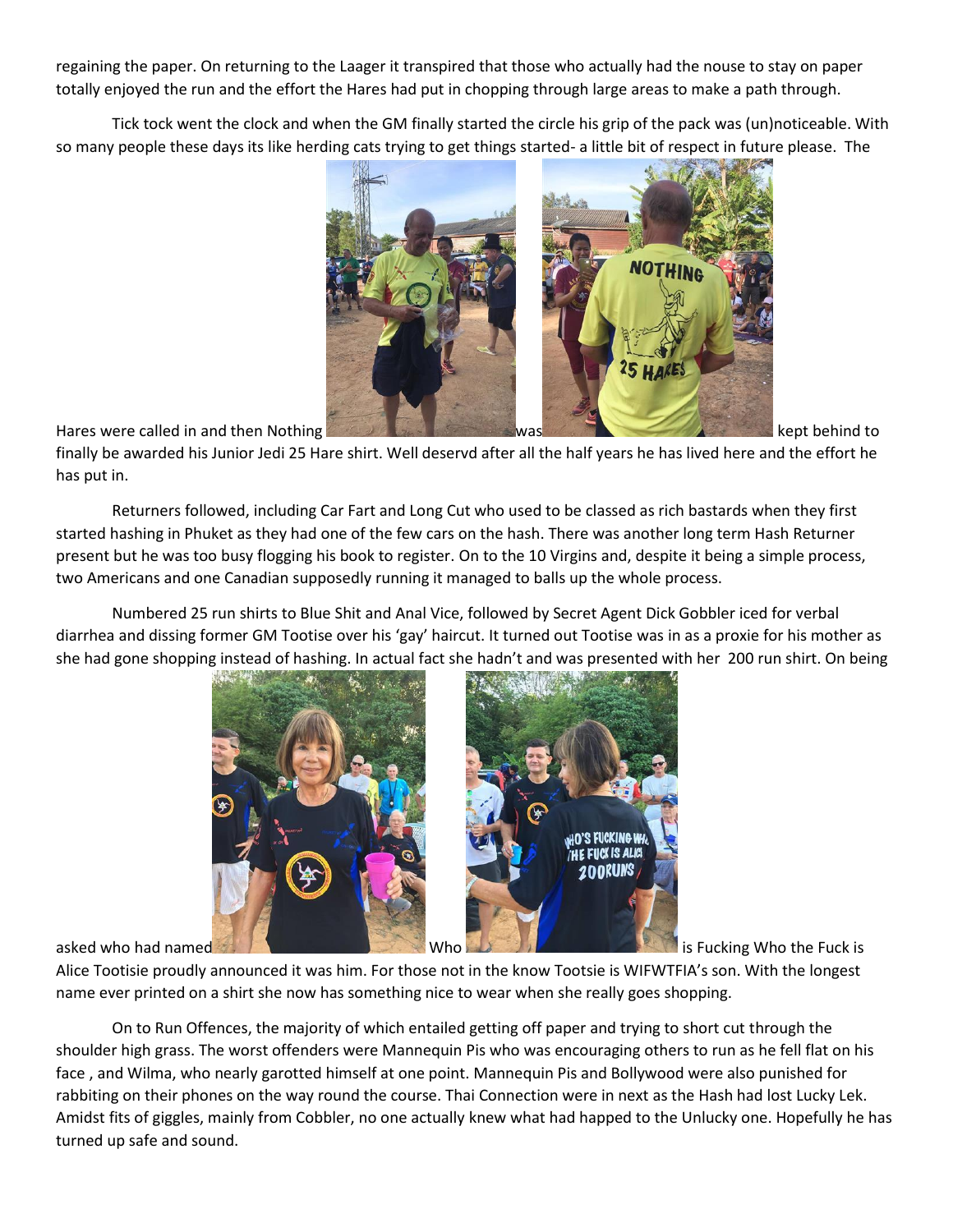Piss Drinker then came in as a Virgin Steward and got off to a great start by remebering to get the Hares in (something that seems to fall by the wayside these days). He then got Jungle Balls in for dobbing him in to get the



Steward spot. La Lasagna was called in to demonstrate the dog pouch and it

was commented on that these were the nicest three puppies the Circle had seen in a long time. There was some stuff to do with Rugby, an invasion of the circle by an ererant bike rider and more punishments for the Hares. A great spot by the Virgin Steward.

Paper was called in to celebrate her birthday, accompanined by JC shouting out 'don't you sponsor 30 baht



beers ya bitch' and Nahee Man was iced for rubbish stroke jokes over Rampant

Rabbit's recent pre-Birthday wobble. Anything for a free beer! The Outstation Team was called in and the GM encouraged another 30 people to sign up- mainly because he has ordered 120 t-shirts. Mannequin Pis followed this by calling in Regisssssssssssssssssssssssssssss to be granted the Hash Name 'Little Johhny'. For those of you that didn't know Regis is the French version of the Little Johnny 'jokes' so beloved by the GM.

Fungus then came in to request that Steve Lantz, who passed away last year be granted a Hash Name, having completed 18 runs. You may remember the run in his picture when he returned dehydrated after two hours on paper-